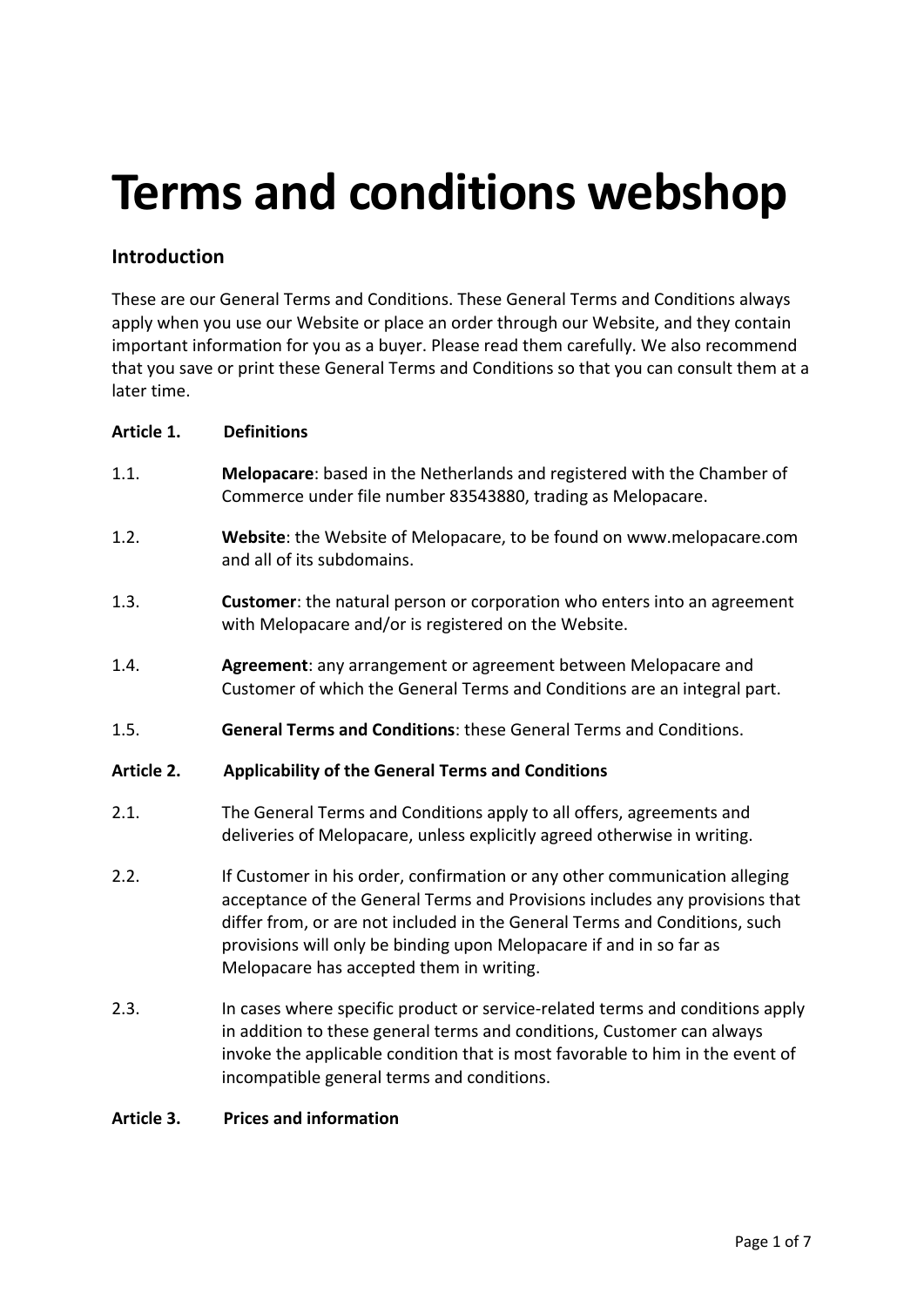- 3.1. All prices posted on the Website and in other materials originating from Melopacare include taxes and other levies imposed by the government, unless stated otherwise on the website.
- 3.2. If shipping costs are charged, these will be clearly stated in good time before the contract is concluded. These costs will also be displayed separately in the ordering process.
- 3.3. The content of the Website is composed with the greatest care. Melopacare cannot, however, guarantee that all information on the Website is correct and complete at all times. All prices and other information posted on the Website and in other materials originating from Melopacare are subject to obvious programming and typing errors.
- 3.4. Melopacare cannot be held responsible for deviations in colour that result from the quality of the colours displayed on the screen.

#### **Article 4. Conclusion of the Agreement**

- 4.1. The Agreement will be deemed to be concluded at the moment Customer accepts the offer of Melopacare subject to the conditions laid down by Melopacare.
- 4.2. If Customer has accepted the offer by electronic means, Melopacare will confirm receipt of acceptance of the offer by electronic means without delay. Until such receipt of acceptance is confirmed, Customer will have the possibility to terminate the Agreement.
- 4.3. If it is found that, in accepting or otherwise entering into the Agreement, Customerhas provided incorrect data, Melopacare will have the right to postpone the Agreement until the correct data is received.

#### **Article 5. Registration**

- 5.1. To make optimal use of the Website, Consumer can register using the registration form/the account sign-in option on the Website.
- 5.2. During the registration process, Consumer will be asked to choose a user name and password with which he can log on to the Website. Consumer alone is responsible for choosing a sufficiently reliable password.
- 5.3. Consumer must keep its login credentials, user name and password strictly confidential. Melopacare cannot be held liable for any misuse of the login credentials and is always entitled to assume that Consumer who logs on to the Website is the party that it professes to be. Consumer is responsible for and bears the full risk of any and all actions and transactions performed via Consumer's account.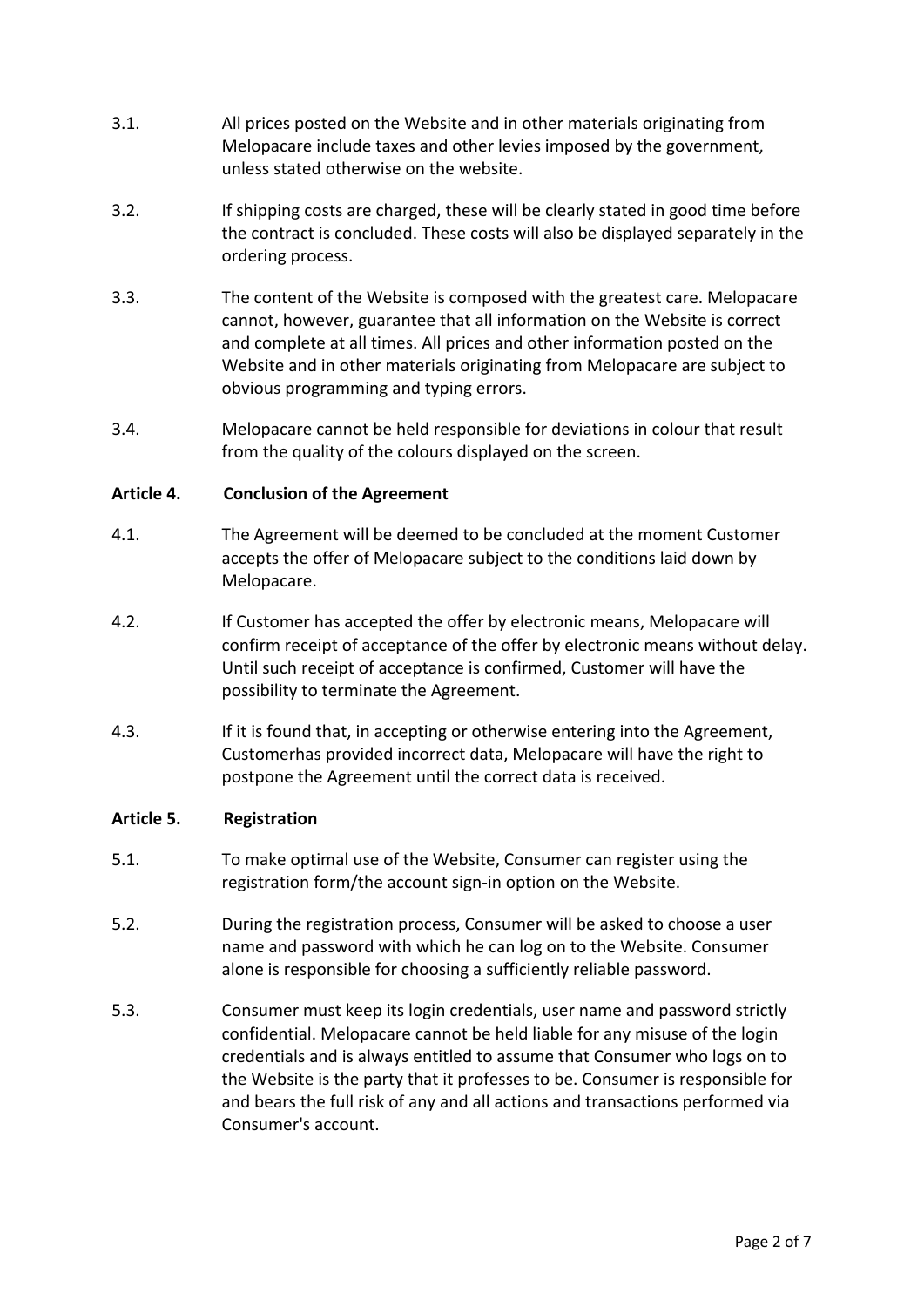5.4. If Consumer knows or has reason to suspect that its login details have become available to unauthorised parties, it will be required to change its password as soon as possible and/or to notify Melopacare accordingly so as to allow Melopacare to take appropriate measures.

#### **Article 6. Execution of the Agreement**

- 6.1. As soon as Melopacare has received the order, it will send the products to Consumer without delay and with due regard for the provisions of paragraph 3 of this article.
- 6.2. Melopacare is authorised to engage third parties in the fulfilment of its obligations under the Agreement.
- 6.3. In principle, the delivery term is 10 working days. Delivery may be effected in various ways, at the discretion of Melopacare.
- 6.4. If Melopacare is unable to deliver the products within the agreed term, it will notify Consumer accordingly. In that case Consumer can decide either to agree to a new delivery date or to terminate the Agreement without incurring any costs.
- 6.5. Melopacare advises Consumer to inspect the products upon delivery and to report any defects within an appropriate period, preferably in writing or by email. For further details, see the article about guarantee and conformity.
- 6.6. The risks associated with the products will transfer to Consumer as soon as the products are delivered at the agreed delivery address.
- 6.7. If the ordered product can no longer be supplied, Melopacare is entitled to deliver a product which is comparable in nature and quality to the ordered product. In that case, Consumer will have the right to terminate the Agreement without incurring any costs and to return the product free of charge.

#### **Article 7. Shipping & Shipping costs**

- 7.1. We do our best to deliver the order to you as soon as possible. Orders placed on working days before 12pm CEST, we try to ship the next day. However, we are not always able to fulfill this, sometimes products are not in stock and the delivery of your order may take a little longer. If for whatever reason we cannot meet this delivery time, we will of course inform you as soon as possible.
- 7.2. The stated prices do not include shipping costs. The shipping costs differ per country. In the second step of the ordering process you can find the shipping costs for your country and/or region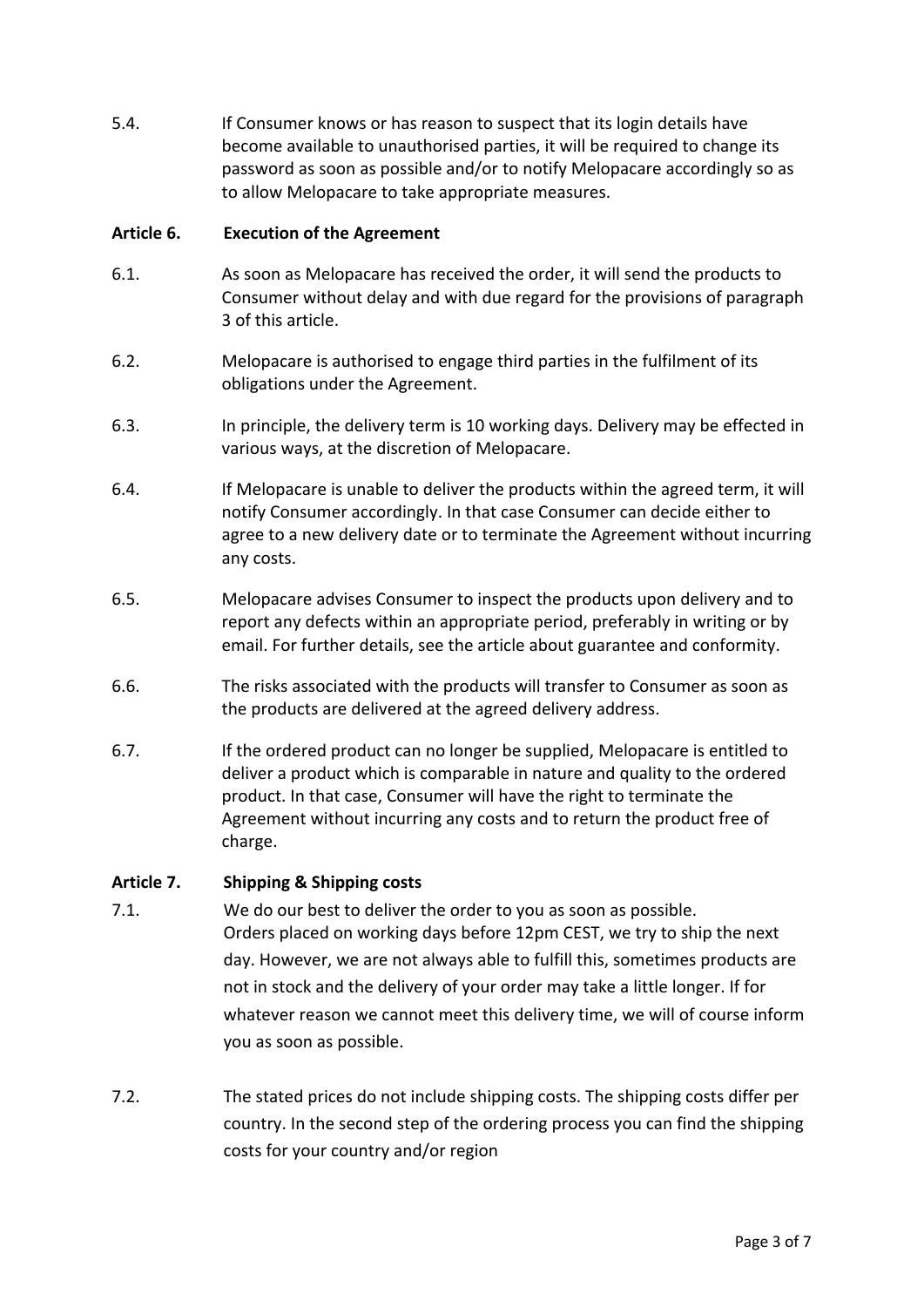7.3. Small prints will be shipped in a cardboard envelope. Bigger prints will be send in a tube. The shipping costs will be the same for both shipping options.

#### **Article 8. Right of withdrawal/return**

- 8.1. This article only applies if Consumer is a natural person who is not acting in his or her professional or commercial capacity. Business Consumers therefore have no right of withdrawal.
- 8.2. Consumer will have the right to dissolve the distance Agreement with Melopacare within 14 days after receiving the product, free of charge and without stating reasons.
- 8.3. The term commences on the day after the product was received by the consumer, or a third party designated by the consumer, who is not the transporting party, or:
	- if the delivery of a product involves different deliveries or parts: the day on which Consumer, or a third party designated by Consumer, received the last delivery or the last part;
	- with contracts for the regular delivery of products during a given period: the day on which Consumer, or a third party designated by Consumer, received the last product;
	- if Consumer has ordered several products: the day on which Consumer, or a third party designated by Consumer, received the last product.
- 8.4. Only the direct costs incurred for the return shipment are for Consumer's account. This means that Consumer will have to pay the costs of returning the product. Any shipping costs paid by Consumer and the purchase price paid for the product will be refunded to Consumer if the entire order is returned.
- 8.5. During the withdrawal period referred to in paragraph 1, Consumer will treat the product and its packaging with the utmost care. Consumer may not open the packaging or use the product unless this is necessary in order to determine the nature of the products, their features and their operation.
- 8.6. Consumer is only liable for the product's devaluation that is a consequence of his handling the product other than as permitted.
- 8.7. Consumer can terminate the Agreement in accordance with paragraph 1 of this article by reporting the withdrawal (digital or in other form) to Melopacare, within the withdrawal period, by means of the model form for right of withdrawal or in some other unequivocal way. If Melopacare makes it possible for Consumer to declare his withdrawal via electronic/digital means, then after receiving such a declaration, Melopacare sends immediate confirmation of receipt.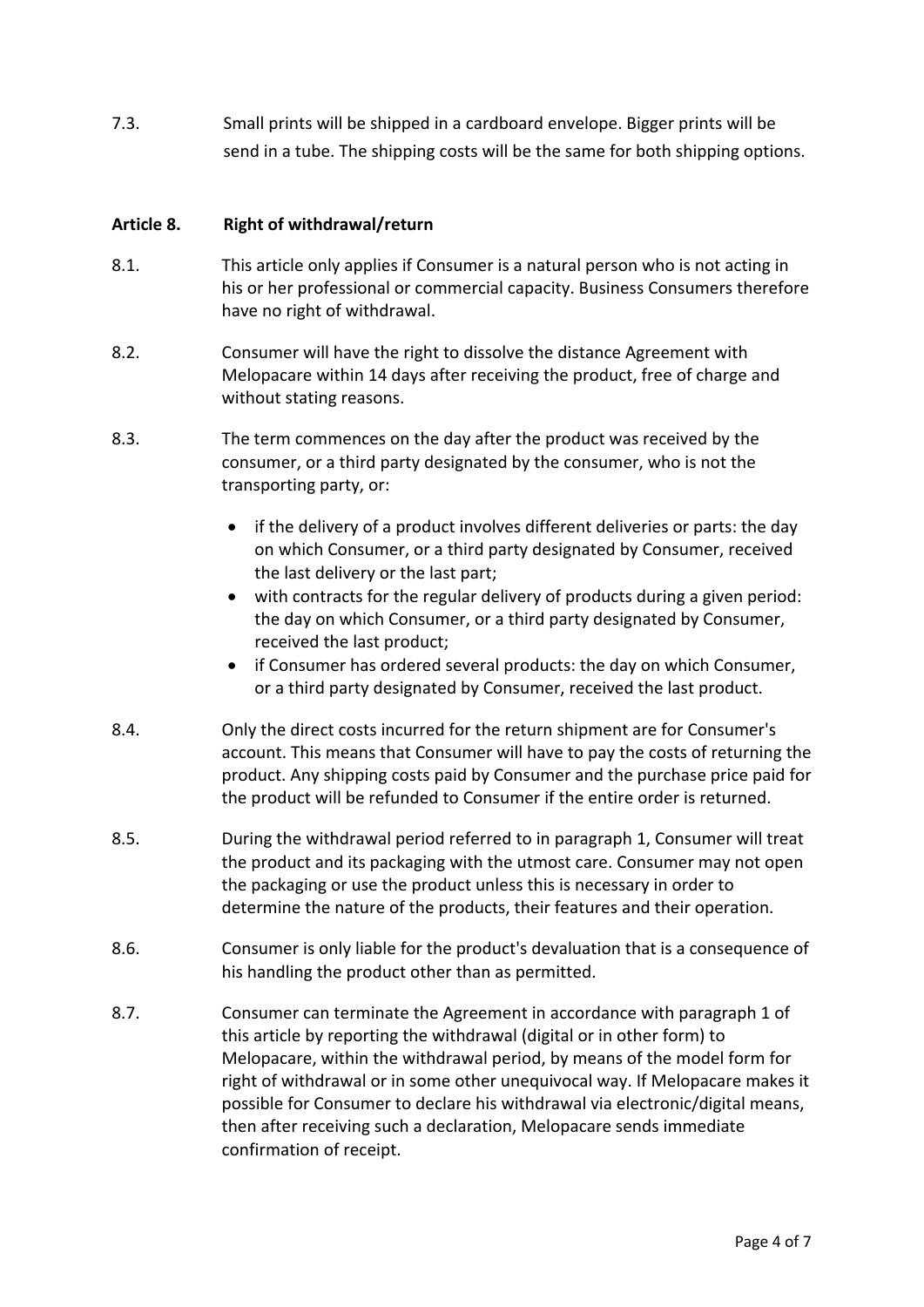8.8. As quickly as possible, but no later than 14 days after the day of reporting as referred to in paragraph 1, Consumer shall return the product, or hand it over to (a representative of) Melopacare. Consumer can send the product directly to Melopacare without a notice of withdrawal in advance within the period as mentioned in paragraph 1. Consumer must, in this case, include a written notice of withdrawal, such as the model form.

Products can be returned to the following address:

Melopacare prinsesseweg 15 9901HH, Appingedam

- 8.9. Any amounts already paid by Consumer (in advance) will be refunded to Consumer as soon as possible, and in any case within 14 days after dissolution of the Agreement. If Consumer chose an expensive method of delivery in preference to the cheapest standard delivery, Melopacare does not have to refund the additional costs of the more expensive method. Except in cases in which Melopacare has offered to retrieve the product himself, he can postpone refunding until he has received the product or until Consumer proves he has returned the product, depending on which occurs earlier.
- 8.10. Information about the applicability or non-applicability of a right of withdrawal and any required procedure will be posted clearly on the Website, well before the Agreement is concluded.

#### **Article 9. Payment**

9.1. Customer shall pay the amounts due to Melopacare in accordance with the ordering procedure and any payment methods indicated on the Website. Melopacare is free to offer any payment method of its choice and may change these methods at any time. In cases of payment after delivery Customer will be given a term of payment of 14 days entering on the day after delivery.

## **Article 10. Warranty and conformity**

- 10.1. This article only applies if Consumer is a natural person who is not acting in his or her professional or commercial capacity. If Melopacare gives a separate warranty on the products then, without prejudice to the aforesaid, this applies to all types of Consumers.
- 10.2. Melopacare guarantees that the products are in conformity with the Agreement, the specifications stated in the offer, the reasonable requirements of reliability and/or usability and with the existing statutory provisions and/or government regulations that are in force from the date of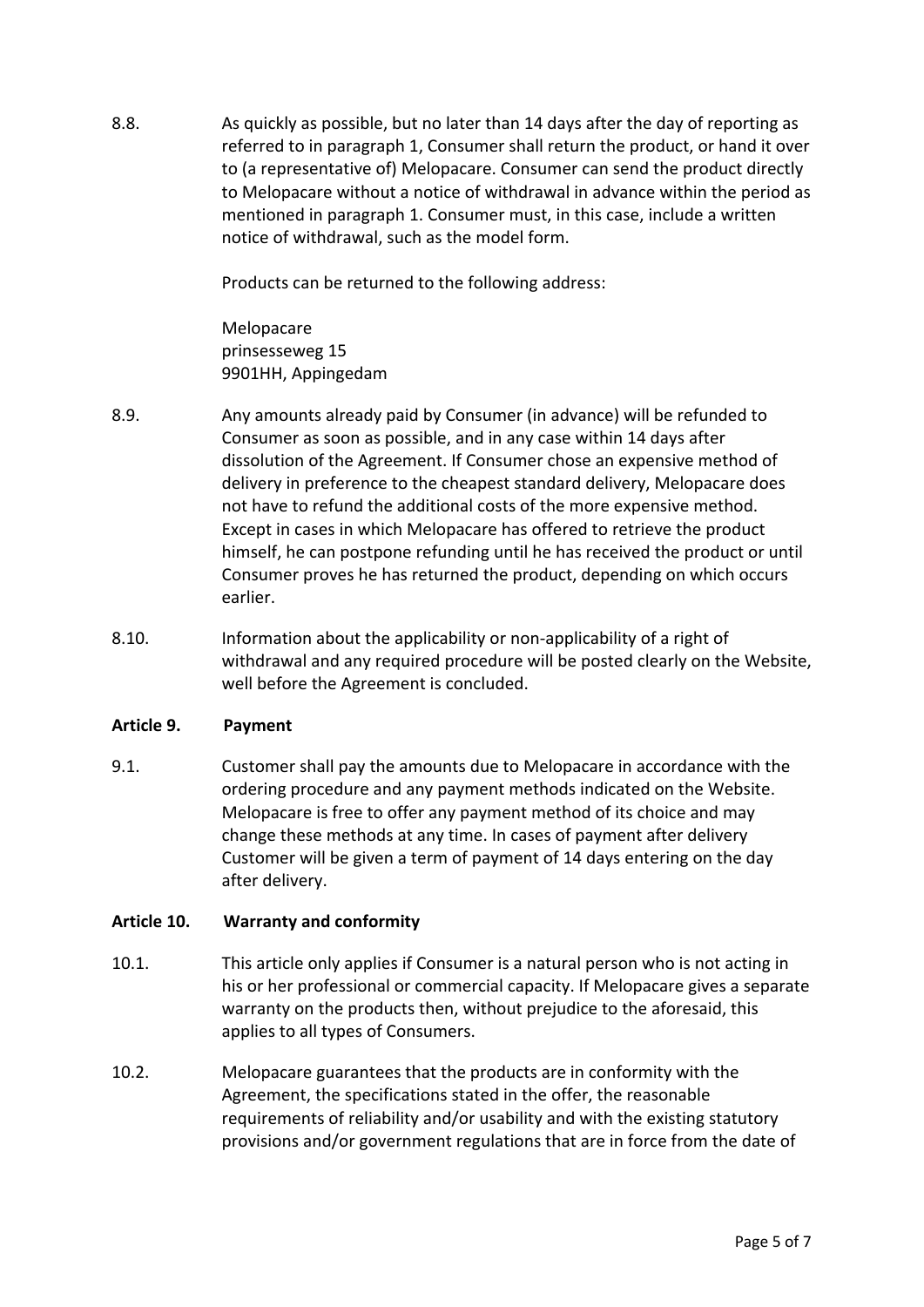entering into the Agreement. If specifically agreed, Melopacare also guarantees that the product is suitable for other than normal use.

- 10.3. If the delivered product is not in conformity with the Agreement, Consumer must inform Melopacare within a reasonable period of time after he has discovered the defect.
- 10.4. If Melopacare deems the complaint to be correct, the faulty product(s) will be repaired, replaced or refunded in consultation with Consumer. The maximum amount of compensation is, having regard to the Article on liability, equal to the price paid by Consumer for the product.

#### **Article 11. Complaints handling procedure**

- 11.1. If Customer has any grievances in connection with a product (in accordance with the article on warranties and conformity) and/or about other aspects of Melopacare's service, it can submit a complaint by telephone, by email or by post. See the contact details at the bottom of the General Terms and Conditions.
- 11.2. Melopacare will respond to the complaint as soon as possible, and in any case within 5 days after having received it. If it is not yet possible for Melopacare to formulate a substantive reaction to the complaint by that time, Melopacare will confirm receipt of the complaint within 5 days after having received it and give an indication of the term within which it expects to be able to give a substantive or definitive reaction to Customer's complaint.
- 11.3. If Customer is a natural person who is not acting in his or her professional or commercial capacity, it can file a complaint through the European Online Dispute Resolution platform, available at: http://ec.europa.eu/odr/.

#### **Article 12. Personal details**

12.1. Melopacare will process the Consumer's personal details in accordance with the privacy statement published on the Website.

#### **Article 13. Final provisions**

- 13.1. This agreement is governed by the laws of the country of establisment of the webshop.
- 13.2. Insofar as not dictated otherwise by mandatory law, any disputes ensuing from the Agreement will be submitted to the competent Dutch court in the district where Melopacare has its registered office.
- 13.3. If any provision set out in these General Terms and Conditions should prove to be void, this will not affect the validity of the General Terms and Conditions as a whole. In that case, the Parties will lay down one or more new